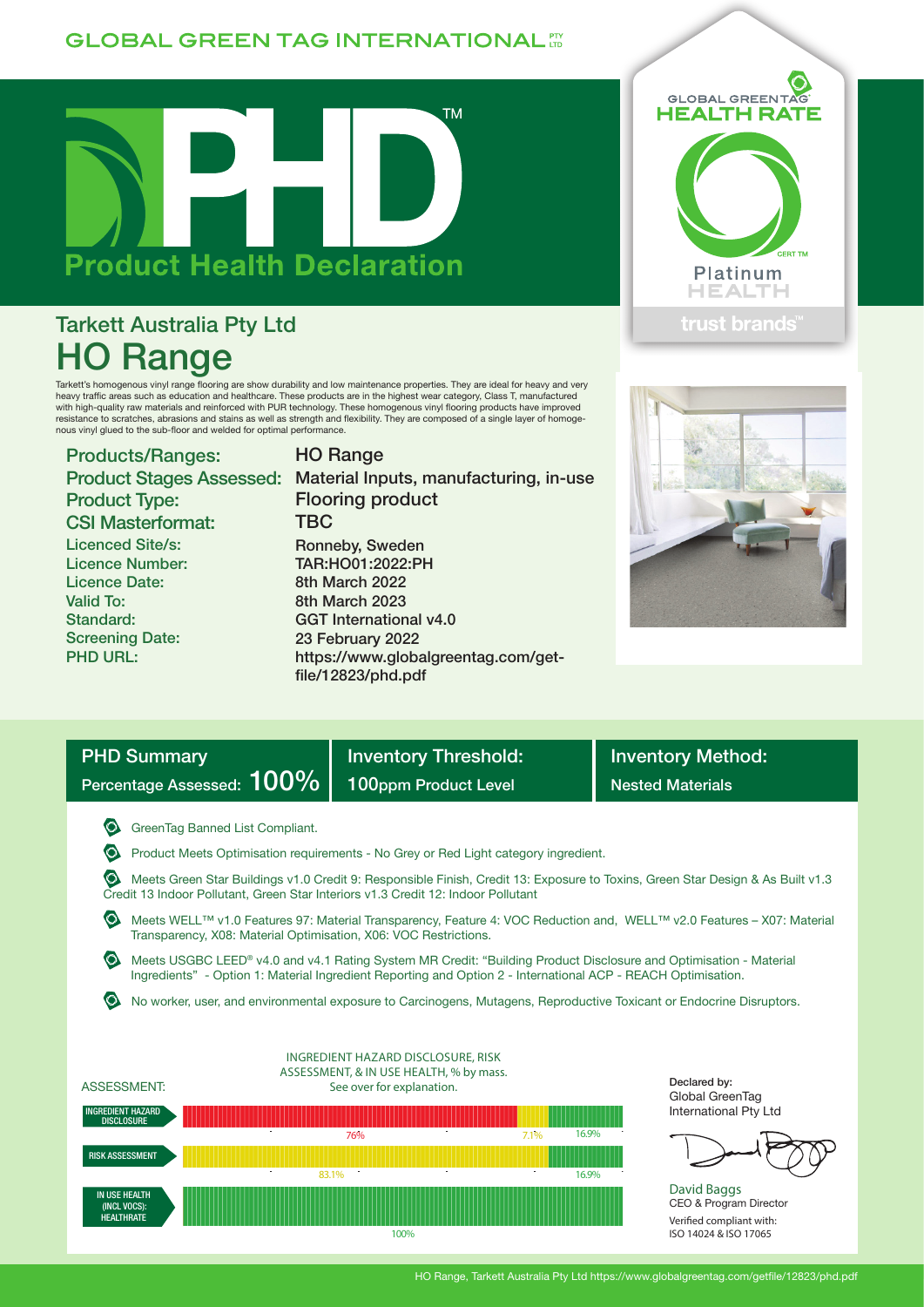#### 1.0 Scope

The Global GreenTag International (GGT) Product Health Declaration (PHD) has been designed to provide an additional level of service to the green product sector in facilitating an easier understanding of both the hazard and risk associated with any certified products and is intended to indicate:

- Chemical hazards of both finished product and unique ingredients to a minimum level of 100ppm for final product throughout the product life cycle, (including any VOC or other gaseous emissions);
- An assessment of exposure or risk associated with ingredient handling, product use, and disposal in relation to established mitigation and management processes;

It is not intended to assess:

- i. substances used or created during the manufacturing process unless they remain in the final product; or
- ii. substances created after the product is delivered for end use (e.g., if the product unusually degrades, combusts or otherwise changes chemical composition).

GGT PHDs are only issued to products that have passed GGT Standards' certification requirements. The Level of Assessment (BronzeHEALTH, SilverHEALTH GoldHEALTH or PlatinumHEALTH) rating relates ONLY to GGT Standard Sustainability Assessment Criteria 3, and is declared separately to the overall Bronze, Silver Gold or Platinum Green Tag Certification Mark Tier Levels.

#### 1.2 Preparing an PHD

GGT PHDs are prepared using Hazard Classifications from the UN Globally Harmonised System of Classification and Labelling of Chemicals (GHS) and as an outcome of a successful Application for Certification. Assessments are undertaken by GGT Qualified Exemplar Global Lead Auditors and subsequently accepted for Certification by the GGT Program Director (also a Qualified Exemplar Global Lead Auditor) under the Personal Products Standard v1.0/1.1, and Cleaning Products Standard v1.1/1.2 and above Program Rules.

#### 1.3 External Peer Review

Every GGT PHD is independently peer reviewed by an external Consultant Toxicologist and Member of the Australian College of Toxicology &Risk Assessment.

#### 2.0 Declaration of Ingredients

Where a manufacturer wishes recognition under a rating program that requires transparency of ingredients such as LEED v4.0 & v4.1, WELL v1 & v2, Living Building Challenge, Estidama etc., the following information is declared from audit:

| Colour       | <b>Ingredient Name</b>                                                                                                                                                                         |
|--------------|------------------------------------------------------------------------------------------------------------------------------------------------------------------------------------------------|
| Green        | <b>Ideal-Low</b><br>No concerns- ingredient safe at any level based on current known science, % of the ingredient, and relevance to use<br>context'                                            |
| Yellow       | <b>Medium to Low</b><br>Hazardous Ingredient with minor level of "Issue of Concern" depending on % of the ingredient, hazard level, and relevance<br>to use context'                           |
| Orange       | <b>Moderate</b><br>Hazardous ingredient with "Issue of Concern" or "Issue of Concern Minimised" depending on % of the ingredient, hazard<br>level, and relevance to use context'               |
| Red          | Problematic (Red): Target for Phase<br>Hazardous ingredient with 'Red Light" or "Red Light Minimised" concern depending on % of the ingredient, hazard level,<br>and relevance to use context' |
| Dark Red     | Very Problematic (Dark Red): Target for Phase<br>Very Hazardous ingredient with 'Red Light Exclusion" concern depending on % of the ingredient, hazard level, and relevance<br>to use context' |
| Grey         | Uncategorised<br>Not able to be categorised due to lack of toxicity impact information.                                                                                                        |
| <b>Black</b> | <b>Banned Ingredients</b><br>Petroleum, Parabens plus a wide range of compounds stipulated by cleaning/personal products standards.                                                            |

Global GreenTag International Pty Ltd (Global GreenTag) is not a medical professional organisation. Global GreenTag does not purport to provide medical advice, and makes no warranty, representation, or guarantee regarding the declaration that it provides in relation to any allergies, chemical sensitivities or any other medical condition, nor does Global GreenTag assume any liability whatsoever arising out of the application or use of any product or piece of equipment that has been chemically assessed by Global GreenTag.

The chemical assessments carried out provide transparent information peer reviewed by a consultant toxicologist regarding the chemical make-up and ingredients of certain materials and products, but such assessments are not to be taken as any form of medical assessment or health advice and are not targeted towards providing specific solutions to allergenic conditions or any other type of medical concerns.

Users must carry out their own investigations if they are concerned about specific medical conditions and the impact of certain products or ingredients in relation to specific medical concerns.

Global GreenTag takes no responsibility and is not liable in any way with respect to any medical or health issues arising from a person's use of materials or products that have been chemically assessed by Global GreenTag. Global GreenTag shall not be liable for any direct, indirect, punitive, incidental, special or consequential damages to property or life whatsoever, arising out of or connected with the use or misuse of any materials or products that have been assessed by Global GreenTag.

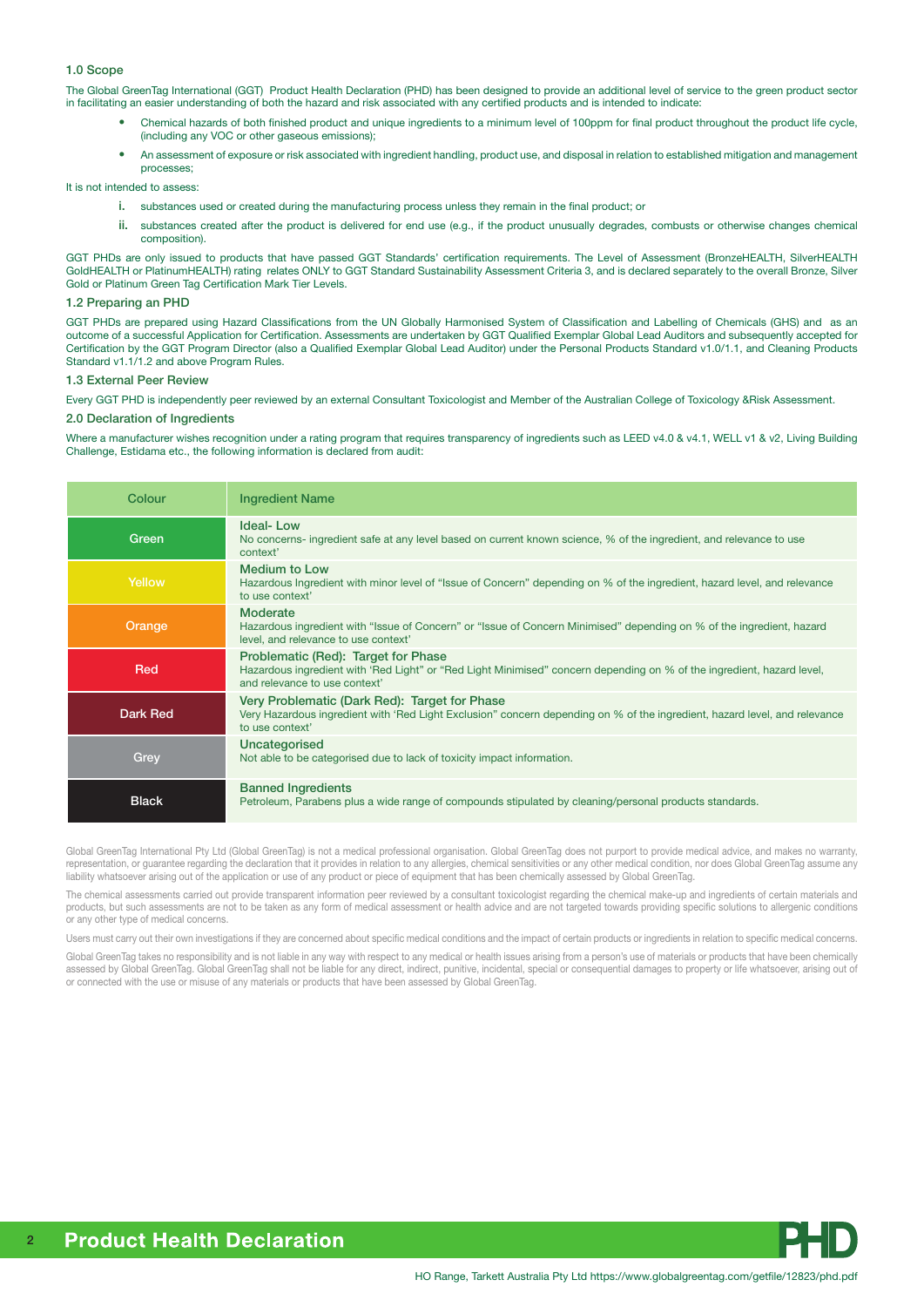| Ingredient<br><b>Name</b>                                                                                    | <b>CAS Number</b><br><b>OR Function</b> | Proportion<br>in finished<br>product | <b>GHS, IARC</b><br>& Endocrine<br>Category                                                                                    | <b>REACH</b><br>Compliance | Ingredient<br>Assessment | Whole Of<br>Life<br>Assessment | In Use Health<br>Assessment | Comment                                                                                                                                                                                                                                                                                                                                                                                                                                                                                                          |
|--------------------------------------------------------------------------------------------------------------|-----------------------------------------|--------------------------------------|--------------------------------------------------------------------------------------------------------------------------------|----------------------------|--------------------------|--------------------------------|-----------------------------|------------------------------------------------------------------------------------------------------------------------------------------------------------------------------------------------------------------------------------------------------------------------------------------------------------------------------------------------------------------------------------------------------------------------------------------------------------------------------------------------------------------|
| <b>PVC-Paste</b>                                                                                             | $9002 - 86 - 2$                         | 40-65%                               | H315(Skin Irrit. 2)<br>H319((Eye Irrit. 2)<br><b>H335(STOT SE 3)</b><br>H400(Aquatic Acute<br>1)<br>H412(Aquatic<br>Chronic 3) | OK                         |                          |                                |                             | PVC- Paste is toxic to aquatic life<br>with long lasting effects. It casues<br>skin and eye irritation in humans.<br>However, the manufacturer of the<br>product operates under and En-<br>vironmental Management System<br>and an Occupational Health and<br>Safety System, therefore the risk is<br>considered low. The substance is<br>chemically combined into the final<br>product, the hazards will not pres-<br>ent in the final product. Therefore,<br>it is not expected to casue harm to<br>the users. |
| PVC Recycled ma-<br>terials                                                                                  | Base mate-<br>rials                     | 10-20%                               | <b>None</b>                                                                                                                    | OK                         |                          |                                |                             | <b>Recycled Content: Post-I</b><br>Nanomaterials: No                                                                                                                                                                                                                                                                                                                                                                                                                                                             |
| i-isononyl-cyclohex-<br>ane-1,2-dicarboxylate                                                                | 166412-<br>$78 - 8$                     | 10-20%                               | <b>None</b>                                                                                                                    | <b>OK</b>                  |                          |                                |                             | <b>Recycled Content: None</b><br>Nanomaterials: No                                                                                                                                                                                                                                                                                                                                                                                                                                                               |
| Trigylceride (bio-<br>sourced plasticis-<br>er) - Glycerides,<br>castor-oil-mono-,<br>hydrogenated, acetates | 736150-<br>$63 - 3$                     | 10-15%                               | <b>None</b>                                                                                                                    | OK                         |                          |                                |                             | <b>Recycled Content: None</b><br>Nanomaterials: No                                                                                                                                                                                                                                                                                                                                                                                                                                                               |
| Ca-Zn soap                                                                                                   | <b>Stabiliser</b>                       | $0.5 - 1.5%$                         | None                                                                                                                           | OK                         |                          |                                |                             | <b>Recycled Content: None</b><br>Nanomaterials: No                                                                                                                                                                                                                                                                                                                                                                                                                                                               |
| Epoxidised soybean oil 8013-07-08                                                                            |                                         | $1 - 10%$                            | H317(Skin Sens 1)                                                                                                              | <b>OK</b>                  |                          |                                |                             | Epoxidised soybean oil can<br>cause skin irritation if contacted<br>However, the manufacturer has an<br>Occupational Health and Safety<br>System in place, so the risks is<br>considered low in the manufac-<br>turing stage. The substance is<br>chemically combined into the final<br>product, the hazards will not pres-<br>ent in the final product. Therefore,<br>it is not expected to casue harm to<br>the users.                                                                                         |
| Limestone (fine)                                                                                             | 1317-65-3                               | 10-40%                               | H315(Skin Irrit. 2)<br>H318(Eye Dam. 1)<br>H319(Eye Irrit. 2)<br>H350(Carc. 1B)<br><b>H372(TOT RE 1)</b><br>H335(TOT SE 3)     | OK                         |                          |                                |                             | Limestone (fine) can cause skin<br>and eye irritation and may cause<br>cancer if contacted However, the<br>manufacturer has an Occupation-<br>al Health and Safety System in<br>place, so the risks is considered<br>low in the manufacturing stage.<br>The substance is chemically<br>combined into the final product,<br>the hazards will not present in the<br>final product. Therefore, it is not<br>expected to casue harm to the<br>users.                                                                 |
| <b>PU Lacquer</b>                                                                                            | Coating                                 | $0.5 - 1.5%$                         | H317(Skin Sens 1)                                                                                                              | <b>OK</b>                  |                          |                                |                             | PU Lacquer can cause skin<br>irritation if contacted However, the<br>manufacturer has an Occupation-<br>al Health and Safety System in<br>place, so the risks is considered<br>low in the manufacturing stage.<br>The substance is chemically<br>combined into the final product,<br>the hazards will not present in the<br>final product. Therefore, it is not<br>expected to casue harm to the<br>users.                                                                                                       |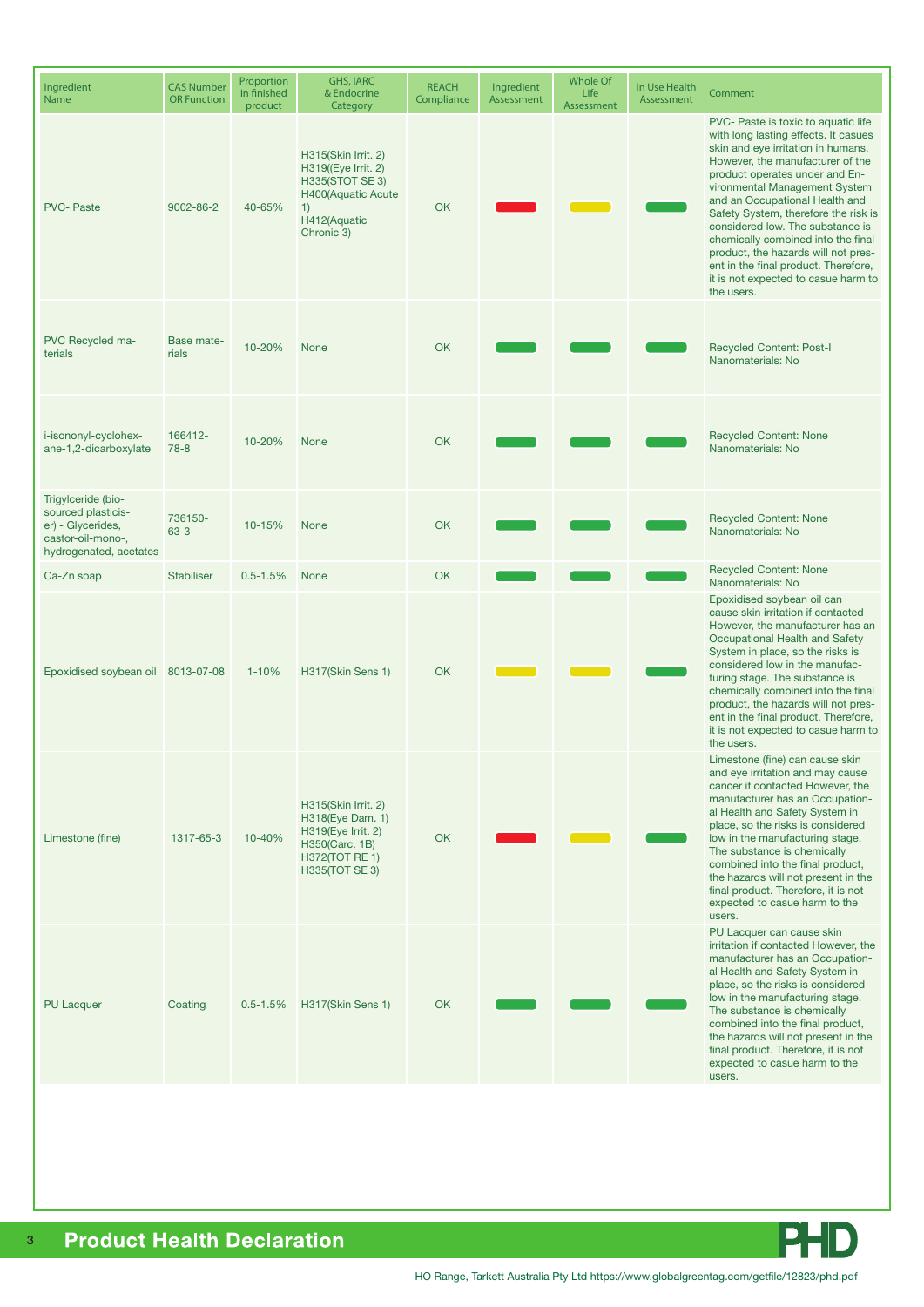| Water-bound coating                                               | Coating         | $0.5 - 1.5%$ | H412(Aq Chron 3)                              | OK        |  | The coating is toxic to aquatic life<br>with long lasting effects. However,<br>the manufacturer of the product<br>operates under and Environmental<br>Management System therefore<br>the risk is considered low. The<br>substance is embeded into the<br>final product, the hazards will not<br>present in the final product. There-<br>fore, it is not expected to casue<br>harm to the users                                                                                                                           |
|-------------------------------------------------------------------|-----------------|--------------|-----------------------------------------------|-----------|--|--------------------------------------------------------------------------------------------------------------------------------------------------------------------------------------------------------------------------------------------------------------------------------------------------------------------------------------------------------------------------------------------------------------------------------------------------------------------------------------------------------------------------|
| <b>Titanium dioxide</b>                                           | 13463-67-7      | $<1\%$       | H351(Carc 2)                                  | <b>OK</b> |  | The Titanium dioxide may cause<br>cancer if contacted. However, the<br>manufacturer of the product oper-<br>ates under an Occupational Health<br>and Safety System and therefore<br>risks are considered low at the<br>manufacturing stage. The sub-<br>stance is chemically embedded<br>into the final product, the hazards<br>will not present in the final prod-<br>uct. Therefore, it is not expected<br>to casue harm to the users.                                                                                 |
| CI Pigment Black 7                                                | 1333-86-4       | $<1\%$       | <b>None</b>                                   | OK        |  | <b>Recycled Content: None</b><br>Nanomaterials: No                                                                                                                                                                                                                                                                                                                                                                                                                                                                       |
| CI Red 144                                                        | 5280-78-4       | $<1\%$       | <b>None</b>                                   | <b>OK</b> |  | <b>Recycled Content: None</b><br>Nanomaterials: No                                                                                                                                                                                                                                                                                                                                                                                                                                                                       |
| <b>CI Red 122</b>                                                 | 980-26-7        | $<1\%$       | None                                          | OK        |  | <b>Recycled Content: None</b><br>Nanomaterials: No                                                                                                                                                                                                                                                                                                                                                                                                                                                                       |
| CI Red 166                                                        | 3905-19-9       | $<1\%$       | None                                          | OK        |  | <b>Recycled Content: None</b><br>Nanomaterials: No                                                                                                                                                                                                                                                                                                                                                                                                                                                                       |
| CI Violet 37                                                      | 57971-98-9      | $<1\%$       | None                                          | <b>OK</b> |  | <b>Recycled Content: None</b><br>Nanomaterials: No                                                                                                                                                                                                                                                                                                                                                                                                                                                                       |
| <b>CI Blue 15:3</b>                                               | $147 - 14 - 8$  | $<1\%$       | <b>None</b>                                   | OK        |  | <b>Recycled Content: None</b><br>Nanomaterials: No                                                                                                                                                                                                                                                                                                                                                                                                                                                                       |
| <b>CI Blue 15:1</b>                                               | 12239-87-1      | $< 1\%$      | <b>None</b>                                   | <b>OK</b> |  | <b>Recycled Content: None</b><br>Nanomaterials: No                                                                                                                                                                                                                                                                                                                                                                                                                                                                       |
| CI Yellow 95                                                      | 5280-80-8       | $<$ 1%       | None                                          | OK        |  | <b>Recycled Content: None</b><br>Nanomaterials: No                                                                                                                                                                                                                                                                                                                                                                                                                                                                       |
| CI Yellow 110                                                     | 5590-18-1       | $<1\%$       | None                                          | <b>OK</b> |  | <b>Recycled Content: None</b><br>Nanomaterials: No                                                                                                                                                                                                                                                                                                                                                                                                                                                                       |
| CI Yellow 93                                                      | 5580-57-4       | $<1\%$       | None                                          | OK        |  | <b>Recycled Content: None</b><br>Nanomaterials: No                                                                                                                                                                                                                                                                                                                                                                                                                                                                       |
| CI Green 7                                                        | 1328-53-6       | $< 1\%$      | None                                          | OK        |  | <b>Recycled Content: None</b><br>Nanomaterials: No                                                                                                                                                                                                                                                                                                                                                                                                                                                                       |
| CI Pigment Yellow 83                                              | 5567-15-7       | $< 1\%$      | None                                          | <b>OK</b> |  | <b>Recycled Content: None</b><br>Nanomaterials: No                                                                                                                                                                                                                                                                                                                                                                                                                                                                       |
| 4'-chloro-2',5'-dime-<br>thoxyacetoacetanilide                    | 4433-79-8       | < 1%         | H302(Acute Tox.<br>4)H412(Aquatic<br>Chronic) | OK        |  | 4'-chloro-2',5'-dimethoxyaceto-<br>acetanilide is harmful if swallowed<br>and is harmful to aquatic life with<br>long lasting effects. However, the<br>manufacturer of the product oper-<br>ates under an Occupational Health<br>and Safety System and therefore<br>risks are considered low at the<br>manufacturing stage. The sub-<br>stance is chemically embedded<br>into the final product, the hazards<br>will not present in the final prod-<br>uct. Therefore, it is not expected<br>to casue harm to the users. |
| CI Blue 29                                                        | 57455-37-5      | $<1\%$       | <b>None</b>                                   | OK        |  | <b>Recycled Content: None</b><br>Nanomaterials: No                                                                                                                                                                                                                                                                                                                                                                                                                                                                       |
| Pigment Violet 19                                                 | $1047 - 16 - 1$ | $<$ 1%       | None                                          | OK        |  | <b>Recycled Content: None</b><br>Nanomaterials: No                                                                                                                                                                                                                                                                                                                                                                                                                                                                       |
| 5,12-dihydro-2,9-di-<br>methylquino[2,3-b]<br>acridine-7,14-dione | 980-26-7        | $<$ 1%       | None                                          | OK        |  | <b>Recycled Content: None</b><br>Nanomaterials: No                                                                                                                                                                                                                                                                                                                                                                                                                                                                       |



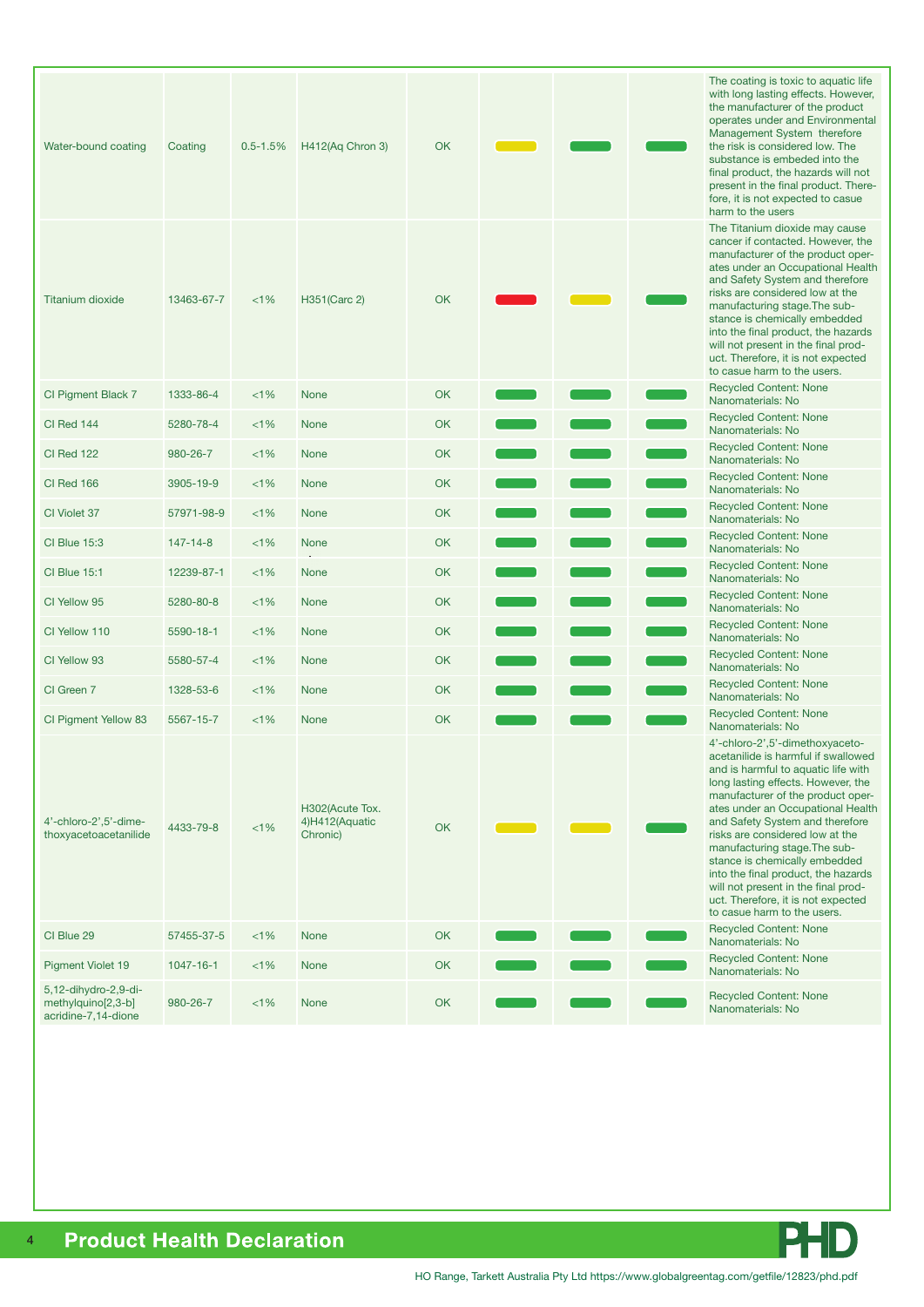| <b>Mica</b>                                                                                                             | 12001-26-2 | $< 1\%$      | H315(Skin Irrit. 2)<br>H319(Eye Irrit. 2)<br>H373(STOT RE 2)<br><b>H372(TOT RE 1)</b><br><b>H335(TOT SE 3)</b> | <b>OK</b> |  | Mica causes damage to organs<br>through prolonged or repeated<br>exposure, causes serious eye<br>irritation, may cause respiratory<br>irritation and causes skin irritation.<br>However, the manufacturer of the<br>product operates under an Occu-<br>pational Health and Safety System<br>and therefore risks are considered<br>low at the manufacturing stage.<br>The substance is chemically<br>embedded into the final product,<br>the hazards will not present in the<br>final product. Therefore, it is not<br>expected to casue harm to the<br>users. |
|-------------------------------------------------------------------------------------------------------------------------|------------|--------------|----------------------------------------------------------------------------------------------------------------|-----------|--|---------------------------------------------------------------------------------------------------------------------------------------------------------------------------------------------------------------------------------------------------------------------------------------------------------------------------------------------------------------------------------------------------------------------------------------------------------------------------------------------------------------------------------------------------------------|
| 8,18-dichloro-5,15-di-<br>ethyl-5,15-dihydrodi-<br>indolo[3,2-b:3',2'-m]<br>triphenodioxazine                           | 6358-30-1  | < 1%         | <b>None</b>                                                                                                    | <b>OK</b> |  | <b>Recycled Content: None</b><br>Nanomaterials: No                                                                                                                                                                                                                                                                                                                                                                                                                                                                                                            |
| 2,5-thiophenedi-<br>ylbis(5-tert-bu-<br>tyl-1,3-benzoxazole                                                             | 7128-64-5  | $0.5 - 1.5%$ | H411(Aquatic<br>Chronic 2)<br>H413(Aquatic<br>Chronic 4)                                                       | OK        |  | 2,5-thiophenediylbis(5-tert-bu-<br>tyl-1,3-benzoxazole is toxic to<br>aquatic life with long lasting<br>effects. However, the manufactur-<br>er of the product operates under<br>and Environmental Management<br>System therefore the risk is<br>considered low. The substance is<br>embeded into the final product,<br>the hazards will not present in the<br>final product. Therefore, it is not<br>expected to casue harm to the<br>users.                                                                                                                 |
| <b>C.I Red 254</b>                                                                                                      | 84632-65-5 | < 1%         | <b>None</b>                                                                                                    | <b>OK</b> |  | <b>Recycled Content: None</b><br>Nanomaterials: No                                                                                                                                                                                                                                                                                                                                                                                                                                                                                                            |
| Polychloro copper<br>phthalocyanine                                                                                     | 1328-53-6  | $<1\%$       | <b>None</b>                                                                                                    | <b>OK</b> |  | <b>Recycled Content: None</b><br>Nanomaterials: No                                                                                                                                                                                                                                                                                                                                                                                                                                                                                                            |
| 2,9-bis[4-(phenylazo)<br>phenyl]anthra[2,1,9-<br>def:6,5,10-d'e'f']<br>diisoquino-<br>line-1,3,8,10(2H,9H)-te-<br>trone | 3049-71-6  | 1%           | <b>None</b>                                                                                                    | <b>OK</b> |  | <b>Recycled Content: None</b><br>Nanomaterials: No                                                                                                                                                                                                                                                                                                                                                                                                                                                                                                            |
| Polymer                                                                                                                 | Pigment    | <1%          | <b>None</b>                                                                                                    | <b>OK</b> |  | <b>Recycled Content: None</b><br>Nanomaterials: No                                                                                                                                                                                                                                                                                                                                                                                                                                                                                                            |
| Polymer                                                                                                                 | Pigment    | $<1\%$       | <b>None</b>                                                                                                    | <b>OK</b> |  | <b>Recycled Content: None</b><br>Nanomaterials: No                                                                                                                                                                                                                                                                                                                                                                                                                                                                                                            |
| Polymer                                                                                                                 | Pigment    | < 1%         | <b>None</b>                                                                                                    | <b>OK</b> |  | <b>Recycled Content: None</b><br>Nanomaterials: No                                                                                                                                                                                                                                                                                                                                                                                                                                                                                                            |
| Ploymer                                                                                                                 | Pigment    | $<1\%$       | <b>None</b>                                                                                                    | <b>OK</b> |  | <b>Recycled Content: None</b><br>Nanomaterials: No                                                                                                                                                                                                                                                                                                                                                                                                                                                                                                            |
| <b>Tin Oxide</b>                                                                                                        | 18282-10-5 | < 1%         | <b>None</b>                                                                                                    | <b>OK</b> |  | <b>Recycled Content: None</b><br>Nanomaterials: No                                                                                                                                                                                                                                                                                                                                                                                                                                                                                                            |

#### COMMENTS:

VOC Emissions : Sum of VOC (TVOC) was below or equal to the limit values of 100ug/m3 after 28 days. The product qualified for the Tarkett Indoor Air Quality Gold label.(Eurofins Certification Body VOC).